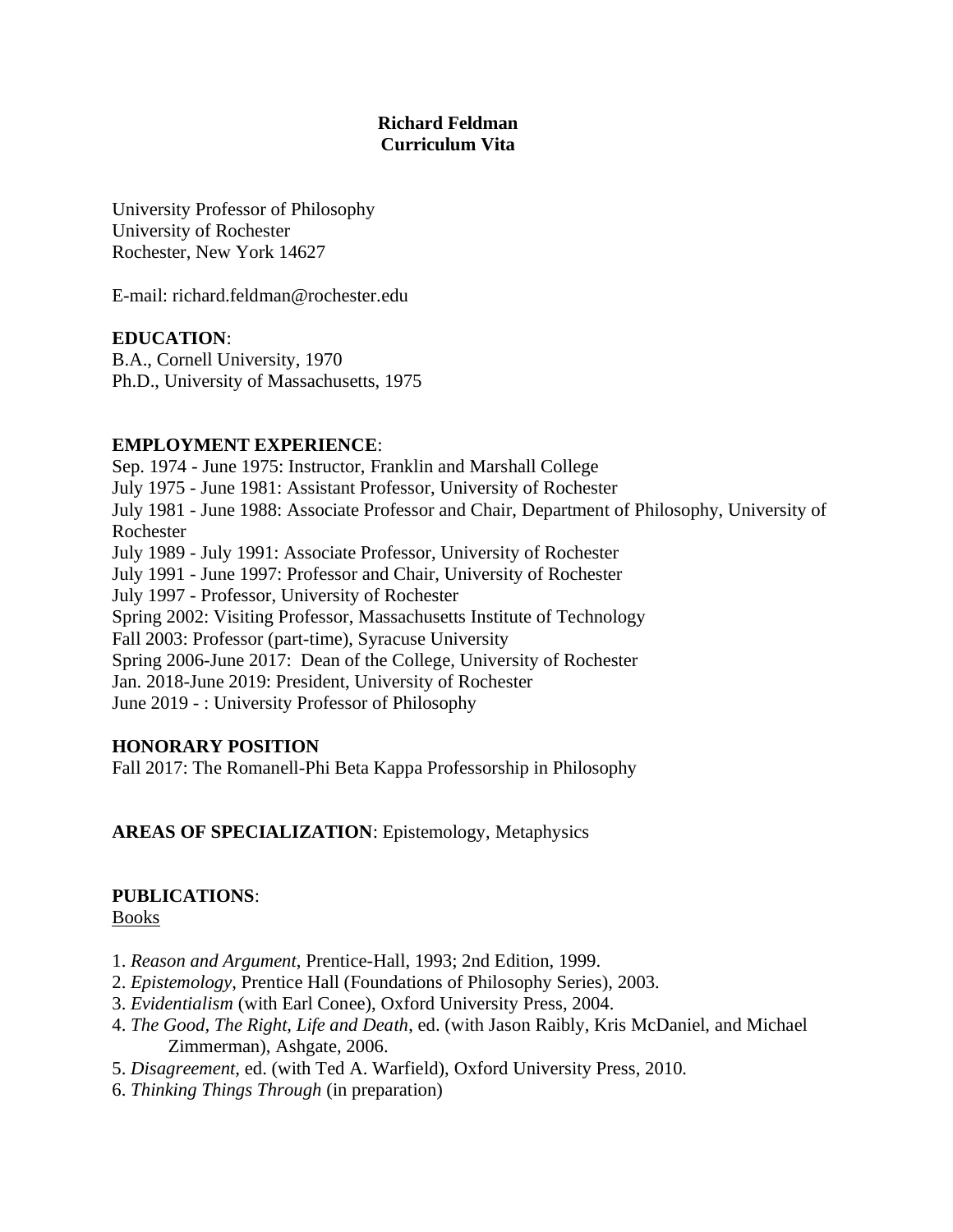### Papers

- 1. "An Alleged Defect in Gettier Counterexamples," *The Australasian Journal of Philosophy* 52 (1974): 68-69; reprinted in Paul K. Moser, ed., *Empirical Knowledge*, Rowman & Allanheld, 1986, Paul Moser and Arnold vander Nat, eds., *Human Knowledge*, Oxford University Press, 1986, Kenneth Lucey, ed., *On Knowing and the Known: Introductory Readings in Epistemology*, Prometheus Books, 1996, and in Sven Bernecker and Fred Dretske, eds., *Knowledge: Readings in Contemporary Epistemology*, Oxford, 2000.
- 2. "Belief and Ambiguity," in *Views on Language*, edited by Orboubadian and Engle, Inter-University Publishing, Murfeesboro, Tennessee, 1975, pp. 53-64.
- 3. "Belief and Inscriptions," *Philosophical Studies*32 (1977): 349-353.
- 4. "Actions and De Re Beliefs," *Canadian Journal of Philosophy* 8 (1979): 266-73.
- 5. "Thalberg on the Irreducibility of Events," (co-authored with Edward Wierenga) *Analysis*(1979): 11-16.
- 6. "Lehrer's Theory of Justification," *Australasian Journal of Philosophy* 57 (1979): 266-273.
- 7. "Saying Different Things," *Philosophical Studies*38 (1980): 79-84.
- 8. "Identity Conditions and Events," (co-authored with Edward Wierenga) *Canadian Journal of Philosophy* 11 (1981): 77-93.
- 9. "Fallibilism and Knowing That One Knows," *The Philosophical Review* 90 (1981): 77-93. Reprinted in Kenneth Lucey, ed., *On Knowing and the Known: Introductory Readings in Epistemology*, Prometheus Books, 1996.
- 10. "Stich and Nisbett on Justifying Inference Rules," (co-authored with Earl Conee), Philosophy of Science 50 (1983): 326-331.
- 11. "Reliability and Justification," *The Monist* 68 (1985): 159-174.
- 12. "Evidentialism," (co-authored with Earl Conee), *Philosophical Studies* 48 (1985): 15-34. Reprinted in: Paul Moser and Arnold vander Nat, eds., *Human Knowledge*, Oxford University Press, 1986; Kenneth Lucey, ed., *On Knowing and the Known: Introductory Readings in Epistemology*, Prometheus Books, 1996: *The International Research Library of Philosophy: Knowledge and Justification*, Volume 2., 1996, and in E. Sosa and J. Kim, eds., *Epistemology: An Anthology*, Blackwell, 2000.
- 13. "Schmitt on `Reliability, Objectivity, and Justification'," *The Australasian Journal of Philosophy* 63 (1985): 354-360.
- 14. "Davidson's Theory of Propositional Attitudes," *Canadian Journal of Philosophy* 16 (1986): 693-712.
- 15. "Rationality, Reliability, and Natural Selection," *Philosophy of Science* 55 (1988): 218-227.
- 16. "Having Evidence," *Essays Presented to Edmund Gettier*, edited by David Austin, Kluwer Academic Publishers, 1988, pp. 83-104.
- 17. "Epistemic Obligations," *Philosophical Perspectives 2, Epistemology*, edited by James Tomberlin, Ridgeview Publishing Co., 1988, pp. 235-256. Reprinted in: Louis Pojman, ed. *The Theory of Knowledge*, Wadsworth Publishing Company, 1993; Jack S. Crumley II, ed., *Readings in Epistemology*, Mayfield Publishing Co., 1999.
- 18. "Subjective and Objective Justification in Ethics and Epistemology," *The Monist* 71 (1988):405-419.
- 19. "Foley's Subjective Foundationalism," *Philosophy and Phenomenological Research*50(1989): 149-158.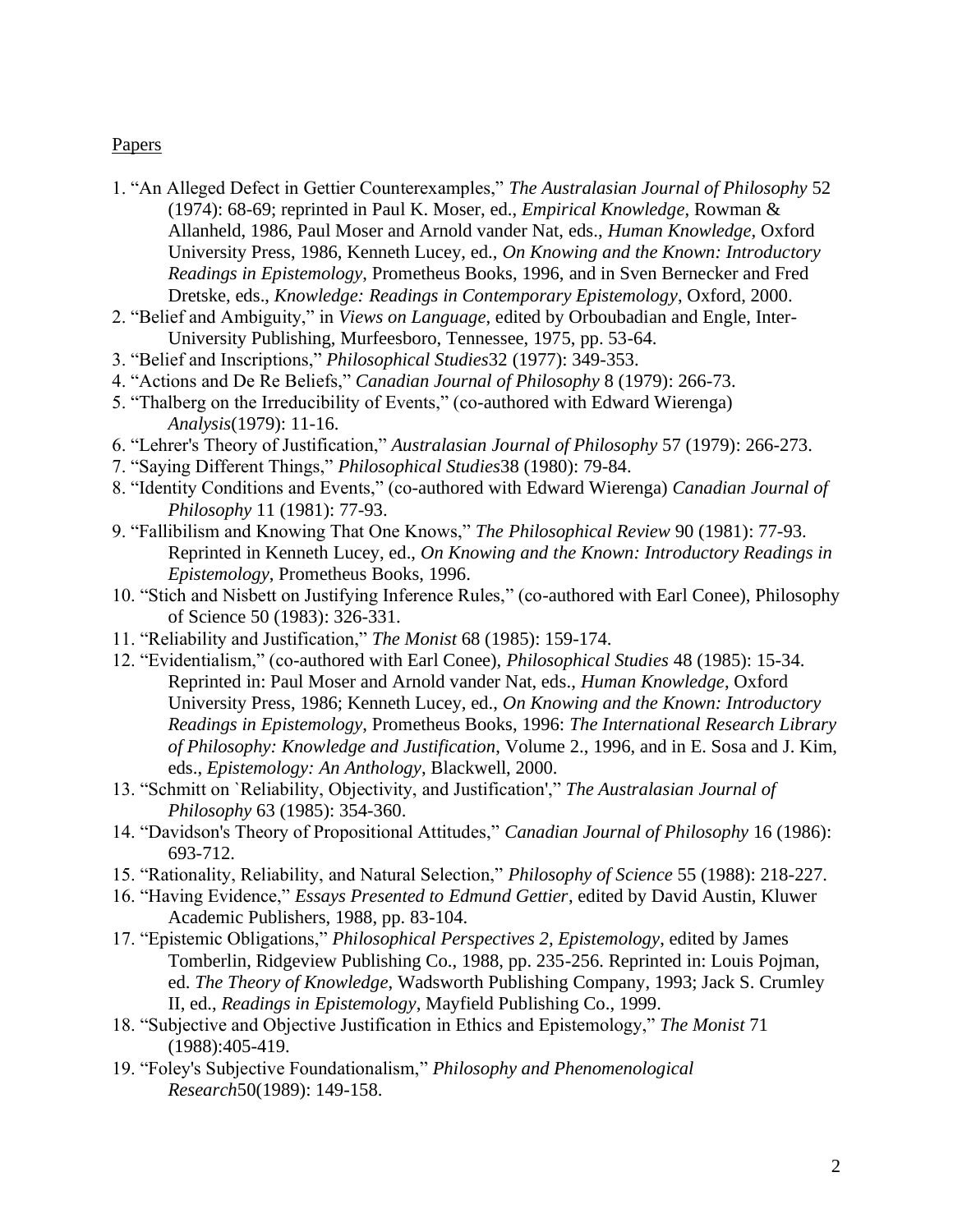- 20. "Lehrer's Coherence Theory of Knowledge and Justification," *The Current State of the Coherence Theory*, edited by John W. Bender, Kluwer Academic Publishers, 1989, pp. 69-78.
- 21. "Goldman on Epistemology and Cognitive Science," *Philosophia* 19 (1989): 197-207.
- 22. "Klein on Certainty and Canonical Beliefs," *Doubting: Contemporary Perspectives on Skepticism*, edited by Glenn Ross and Michael Roth, Kluwer Academic Publishers, 1990, pp. 121-126.
- 23. "Evidence," *A Companion to Epistemology*, edited by Ernest Sosa and Jonathan Dancy, Cambridge University Press, 1992.
- 24. "Proper Functionalism," *Nous* 27 (1993), pp. 34-50.
- 25. "Good Arguments," *Knowledge and the Social*, edited by Fred Schmitt, Rowman and Littlefield, 1994, pp. 155-188.
- 26. "Evidence," "Knowledge by Acquaintance," and "Knowledge de re," and "Epistemic Privacy," *The Dictionary of Philosophy* edited by Robert Audi, Cambridge University Press, 1995.
- 27. "In Defense of Closure," *The Philosophical Quarterly* 45 (1995): 487-494.
- 28. "Authoritarian Epistemology," *Philosophical Topics* 23 (1995): 147-170.
- 29. "Sorensen's 'Thought Experiments,'" *Informal Logic* 17 (1995): 394-398.
- 30. "Plantinga, Gettier, and Warrant," *Warrant in Contemporary Epistemology: Essays in Honor of Plantinga's Theory of Knowledge*, by Jonathan Kvanvig, Rowman &; Littlefield, 1996.
- 31. "Epistemology Since 1960," (co-authored with Earl Conee) *Encyclopedia of Philosophy Supplement*, edited by Ernest Sosa, MacMillan, 1996.
- 32. "Evidentialism," (co-authored with Earl Conee) *Encyclopedia of Philosophy Supplement*, edited by Ernest Sosa, MacMillan, 1996.
- 33. "Epistemology and Ethics," *Routledge Encyclopedia of Philosophy*, edited by Peter Klein and Richard Foley, Routledge, 1998.
- 34. "The Principle of Charity," *Routledge Encyclopedia of Philosophy*, edited by Peter Klein and Richard Foley, Routledge, 1998.
- 35. "The Generality Problem for Reliabilism," co-authored with Earl Conee, *Philosophical Studies* 89 (1998): 1-29. Reprinted in: Louis J. Pojman, ed., *Theory of Knowledge*, *2 nd Edition*, Wadsworth, 1998; and E. Sosa and J. Kim, eds., *Epistemology: An Anthology*, Blackwell, 2000.
- 36. "Methodological Naturalism in Epistemology," *The Blackwell Guide to Epistemology*, edited by John Greco and Ernest Sosa, Blackwell, 1999, pp. 168-184.
- 37. "Contextualism and Skepticism," *Philosophical Perspectives 13, Epistemology*, edited by James Tomberlin, Ridgeview Publishing Co., 1999, pp. 91-114.
- 38. "Naturalism in Epistemology," *EurAmerica* 28 (September 1998): 1-38.
- 39. "Epistemology, Argumentation, and Citizenship," *The Paideia Project: Proceedings of the 20th World Congress of Philosophy, Volume 3*, 1999, pp. 89-106.
- 40. "Integrating Critical Thinking Into the Teaching of Philosophy," *Prentice Hall Teaching Newsletter*, 1999.
- 41. "The Ethics of Belief," *Philosophy and Phenomenological Research* 60 (2000): 667-695.
- 42. "Kvanvig On Externalism and Epistemology Worth Doing," *The Southern Journal of Philosophy* (Supplement) 37 (2000): 43-50.
- 43. "Skeptical Problems, Contextualist Solutions," *Philosophical Studies* 103 (2001): 61-85.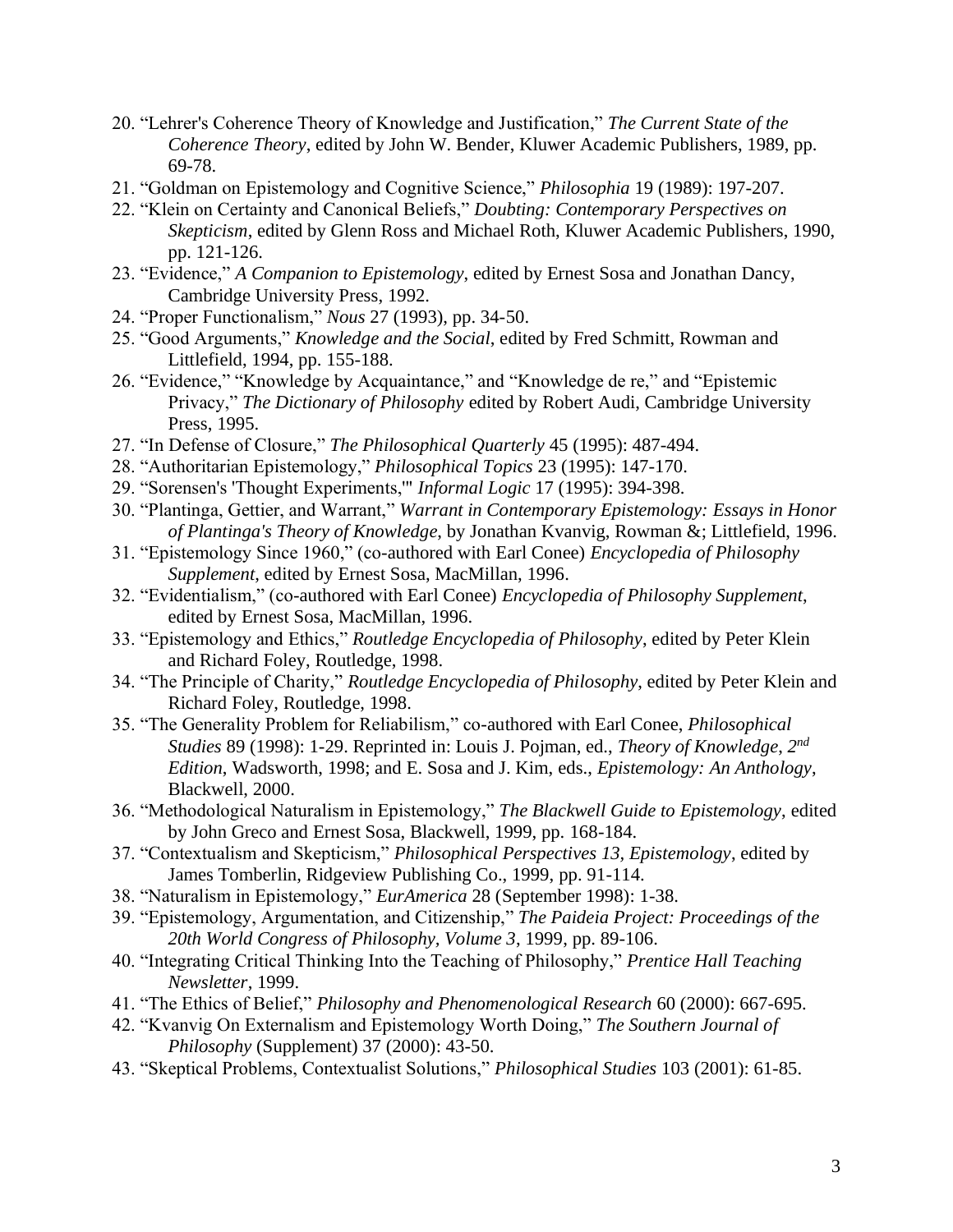- 44. "Voluntary Belief and Epistemic Evaluation," *Knowledge, Truth, and Duty: Essays on Epistemic Justification, Responsibility, and Virtue*, edited by Matthias Steup (Oxford: Oxford University Press, 2001), pp. 77-92.
- 45. "Internalism Defended," (with Earl Conee) *American Philosophical Quarterly* 38 (2001): 1- 18. Also in *Epistemology: Internalism and Externalism*, edited by Hilary Kornblith, Blackwell, 2001, pp. 231-260.
- 46. "Naturalized Epistemology," *Stanford Encyclopedia of Philosophy*, edited by Ed Zalta, 2001 (online at Stanford Encyclopedia of Philosophy ).
- 47. "Epistemological Duties," *The Oxford Handbook of Epistemology*, edited by Paul Moser (Oxford: Oxford University Press, 2002), pp. 361-384.
- 48. "Reply to Adler and Levin," (with Earl Conee) *Philosophy and Phenomenological Research*(2002): 98-105.
- 49. "Reasons Explanations and Pure Agency," (with Andrei Buckareff) *Philosophical Studies*112 (2003): 135-45.
- 50. "Plantinga on Exclusivism," *Faith and Philosophy* 20 (2003): 85-90.
- 51. "Chisholm's Internalism and Its Consequences," *Metaphilosophy* 34 (2003): 603-620.
- 52. "Freedom and Contextualism," *Topics in Contemporary Philosophy* Vol. II: Freedom and Determinism, edited by Joseph Keim Campbell, Michael O'Rourke, and David Shier, MIT Press, 2004.
- 53. "Comments on DeRose's 'Single Scoreboard Semantics," *Philosophical Studies* 119 (2004): 23-33.
- 54. "In Search of Internalism and Externalism," *The Externalist Challenge*, edited by Richard Schantz (Berlin: Walter de Gruyter, 2004), pp. 143-56.
- 55. "Foundational Justification," in *Sosa and His Critics,* edited by John Greco, Blackwell, 2004, pp. 42-58.
- 56. "Foundational Beliefs and Empirical Possibilities," *Philosophical Issues* 14 (2004): 132-147.
- 57. "Internalist Epistemic Evaluations," *Contemporary Debates in Epistemology*, edited by Matthias Steup and Ernest Sosa (Malden, MA: Blackwell, 2005), pp. 270-84.
- 58. "Respecting the Evidence," *Philosophical Perspectives* 19 (2005): 95-119.
- 59. "Skepticism and Best Explanations," forthcoming in *An Introduction to Philosophy Through Film*, edited by Bruce Russell, Seven Bridges Press.
- 60. "Evidentialism," (with Earl Conee) (revised version of earlier publication), *Essential Knowledge*, edited by Steven Luper (New York: Longman Publishers, 2004).
- 61. "Roderick Chisholm *Dictionary of Modern American Philosophers*, edited by John R. Shook, Thoemmes Continuum, 2005.
- 62. "Epistemology: Contemporary Issues," (with Earl Conee, *Encyclopedia of Philosophy, Second Edition* Macmillan, 2005.
- 63. "Some Virtues of Evidentialism," (with Earl Conee), Veritas 50 (2005): 95-108.
- 64. "Deep Disagreements, Rational Resolutions, and Critical Thinking," Informal Logic 25 (2005): 13-23.
- 65. "Good Arguments and Useful Advice," Informal Logic 25 (2005): 277-87.
- 66. "BonJour and Sosa on Internalism, Externalism, and Basic Beliefs," *Philosophical Studies* 131 (2006): 713-728.
- 67. "Clifford's Principle and James's Options," Social Epistemology: A Journal of Knowledge, Culture and Policy 20 (2006).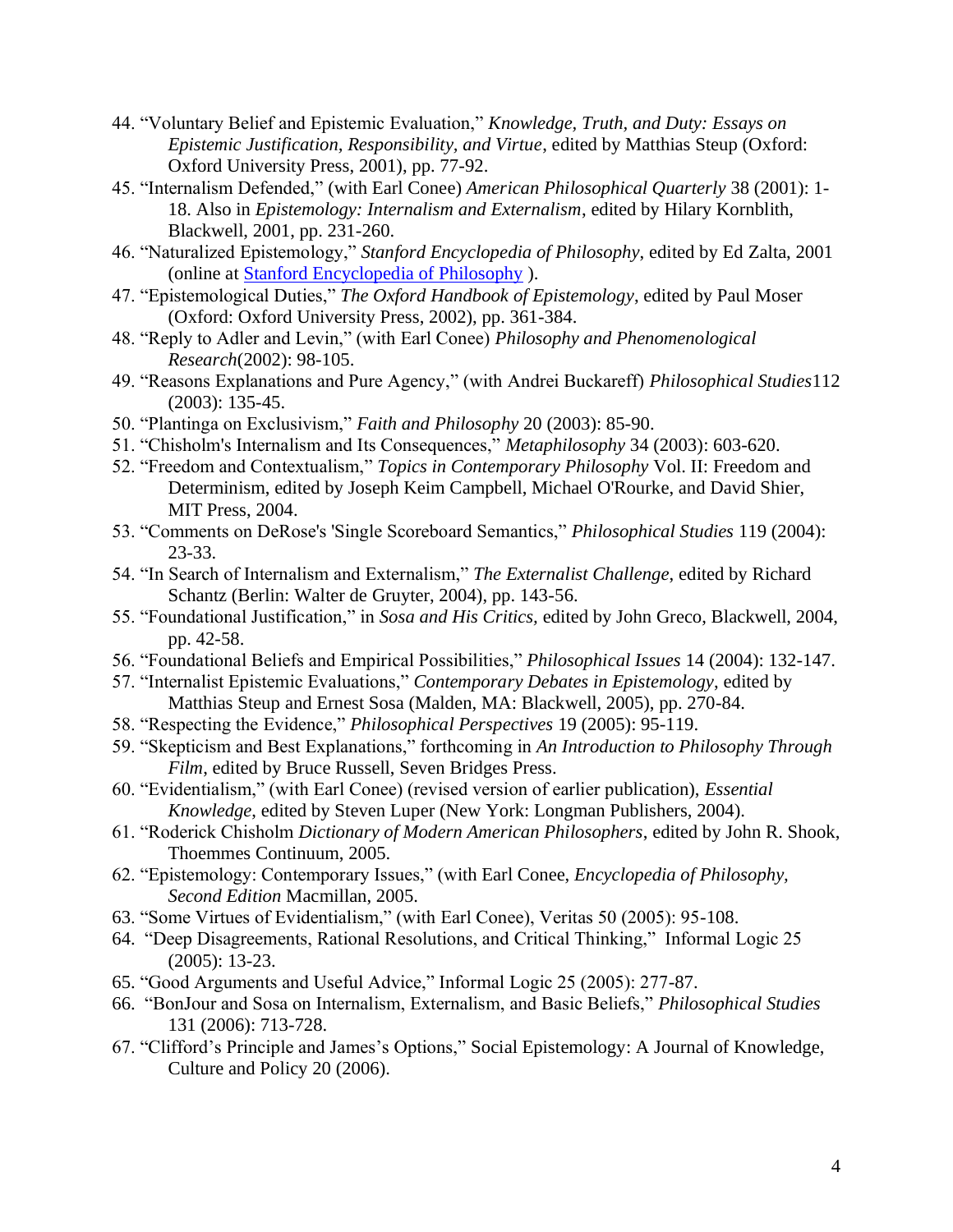- 68. "Epistemological Puzzles about Disagreement," *Epistemology Future*s*,* edited by Stephen Hetherington, Oxford, 2006, pp. 216-36.
- 69. "Reasonable Religious Disagreements," *Philosophers Without Gods*, edited by Louise Antony, Oxford, 2007, pp. 194-214.
- 70. Critical Study of John Hawthorne's *Knowledge and Lotteries*, *Philosophy and Phenomenological Research* 75 (2007): 211-226.
- 71. "Modest Deontologism in Epistemology," Synthese 161 (2008): 339-355.
- 72. "Evidence," (with Earl Conee), Epistemology: New Essays, ed. by Quentin Smith, Oxford, 2008, pp. 83-104.
- 73. "Evidentialism, Higher-Order Evidence, and Disagreement," (2009) *Episteme*, 6.
- 74. "Thinking, Reasoning, and Education," *OUP Handbook of Philosophy of Education*, edited by Harvey Siegel, Oxford University Press, 2010.
- 75. "Selves-Profile," (with Earl Conee), *A Companion to Epistemology*: 2nd Edition, edited by Jonathan Dancy, Ernest Sosa, and Matthias Steup, Wiley-Blackwell, 2010.
- 76. "Contextualism," *A Companion to Epistemology*, 2nd Edition, edited by Jonathan Dancy, Ernest Sosa, and Matthias Steup, Wiley-Blackwell, 2010.
- 77. "Responses" (with Earl Conee), *Evidentialism and Its Discontents*, edited by Trent Dougherty, Oxford University Press, 2011.
- 78. "Evidentialism," with Andrew Cullison, *The Continuum Companion to Epistemology*. Continuum Press. 2012.
- 79. "Evidence of Evidence is Evidence," *The Ethics of Belief*, edited by Jonathan Matheson and Rico Vitz, Oxford, 2014.
- 80. "Between Believing and Disbelieving," with Earl Conee, *Believing in Accordance with the Evidence: New Essays in Evidentialism*, edited by Kevin McCain, Springer, 2018.
- 81. "Prudential/Pragmatic Arguments: Atheism" (contributor), *Theism and Atheism: Opposing Arguments in Philosophy*, edited by Joseph W. Koterski, S.J. and Graham Oppy, eds. Farmington Hills, MI: Gale, 2019.
- 81. "Smithies on Higher-Order Evidence," *Philosophy and Phenomenological Research*, forthcoming.
- 82. "Is There Something Special About Religious Disagreement," *Religious Disagreement and Pluralism*, edited by Mathew Benton, Oxford, forthcoming.
- 83. "The Epistemic Significance of Peer Disagreement," (in preparation).

#### **Reviews**

- 1. Review of Nicholas Griffin's *Relative Identity*, *Dialogue* 20 (1981): 365-375.
- 2. Review of Oliver Johnson's *Cognitivism and Skepticism*, *Nous*16 (1981): 262-282.
- 3. Review of James Cornman's *Skepticism, Justification and Explanation*, *Philosophy and Phenomenological Research* 43 (1982): 111-116.
- 4. Review of Benson Mates's *Skeptical Essays*, *Nous* 17 (1983).
- 5. Review of J.E. Tiles's *Things That Happen*, *Canadian Philosophical Review* 3 (1983): 41-43.
- 6. Review of Barry Stroud's *The Significance of Philosophical Skepticism*, *The Philosophical Review* 95 (1986): 305-308.
- 7. Review of Gilbert Harman's *Change in View*, *The Philosophical Review* 98 (1989): 552-556.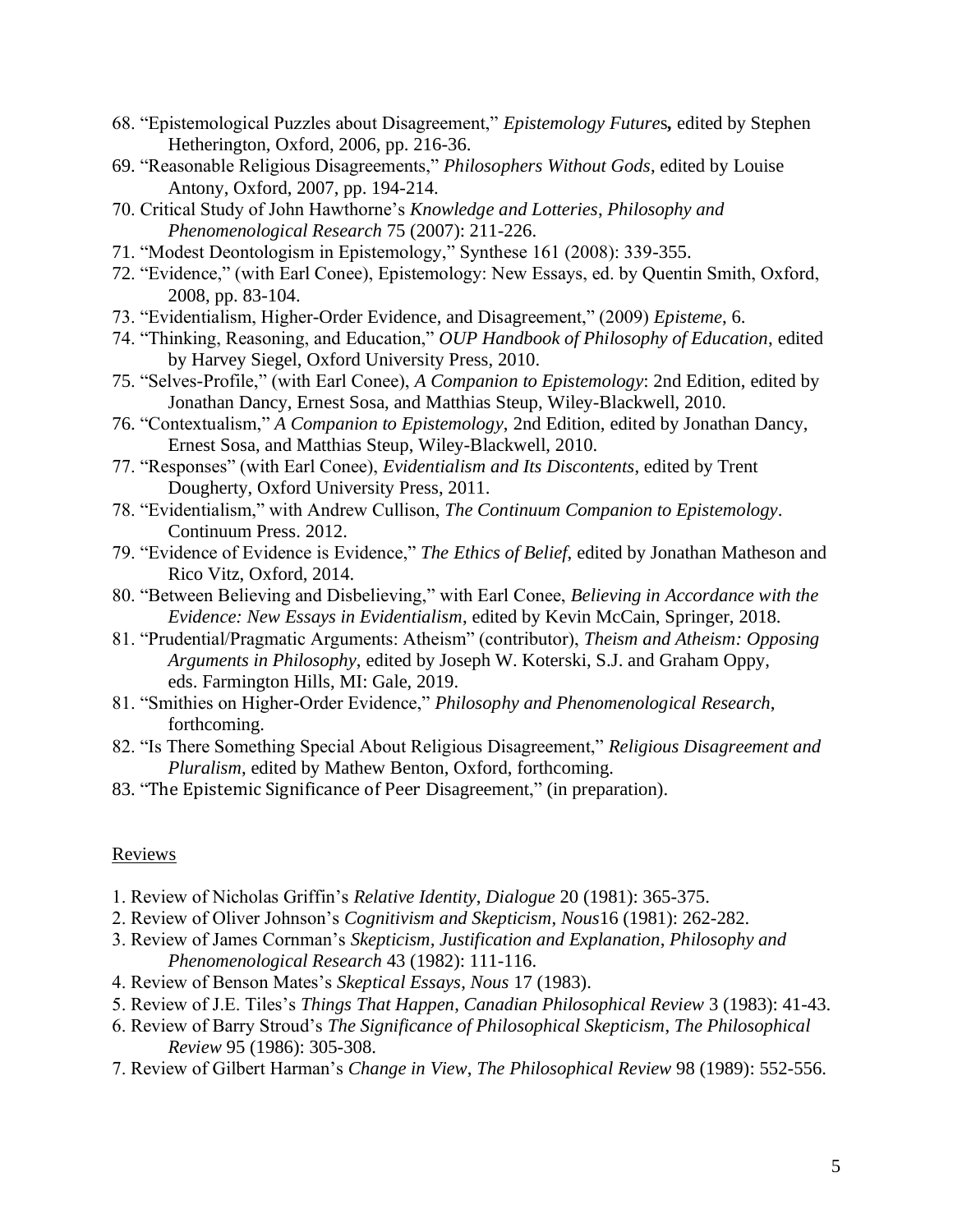- 8. Review of Richard Fumerton's *Reason and Morality*, *Philosophy and Phenomenological Research* 52 (1992):989-993.
- 9. Review of Larry Wright's *Better Reasoning*, *Informal Logic* 13 (1991): 190-194.
- 10. Review of Susan Haack's *Evidence and Inquiry*, *Mind* 105 (1996): 170-176.
- 11. Review of Peter Carruthers' *Human Knowledge and Human Nature: A new introduction to an ancient debate* and Edward Craig's *Knowledge and the State of Nature: An Essay in Conceptual Synthesis*, *Philosophy and Phenomenological Research* 57 (1997): 205-221.
- 12. Review of Alvin Goldman's *Socializing Knowledge*, *The British Journal for the Philosophy of Science* 52 (2001): 163-168.
- 13. Review of Stephen Hetherington's *Good Knowledge, Bad Knowledge*, *Notre Dame Philosophical Reviews* (2002) http://ndpr.icaap.org/content/current/feldmanhetherington.html.
- 14. Review of William Alston's *"Beyond Justification": Dimensions of Epistemic Evaluation*,*Notre Dame Philosophical Reviews* (2005). http://ndpr.nd.edu/review.cfm?id=3461.

# **PRESENTATIONS**

- 1. "Belief and Ambiguity," Southern Conference on Linguistics, Vanderbilt University, March 1975.
- 2. "De Re Belief," Syracuse University, April 1976.
- 3. "Belief and Inscriptions," The Creighton Club (N.Y. State Philosophy Club), Hamilton College, October 1976.
- 4. "Comments on Corrado's 'A Proposed Necessary Condition for De Re Belief'," American Philosophical Association, Boston, December, 1976.
- 5. "Incorrigible Beliefs," Conference on Private Actions and Public Interest, SUNY College at Fredonia, March 1977.
- 6. "Comments on Pastin's `Empirical Warrant and First Person Propositions'," American Philosophical Association, Washington, December 1977.
- 7. "Explanations and Behavior," Franklin and Marshall College, April 1978.
- 8. "Sentences and Assertions," Franklin and Marshall College, April 1978.
- 9. "Comments on Crawford's `Shuttle Diplomacy Between Possible Worlds or Toward a Separate Ontological Peace'," The Creighton Club, Cazenovia College, October 1978.
- 10. "Sentences and Assertions," American Philosophical Association, Washington, December 1978. "Comments on van Inwagen's 'Here Isn't a Hand and Here Isn't Another One'," The Creighton Club, Cazenovia College, October 1980.
- 11. "Fallibilism and Knowing That One Knows," American Philosophical Association, Boston, December 1980.
- 12. "Davidson's Theory of Indirect Discourse," American Philosophical Association, Milwaukee, April 1981.
- 13. "Comments on Roberts' `On the Relation of Belief-States to Belief'," American Philosophical Association, Philadelphia, December 1981.
- 14. "Comments on Stephen Stich's `Could Man Be an Irrational Animal'," Conference on Justification and Rationality, University of Rochester, April 1983.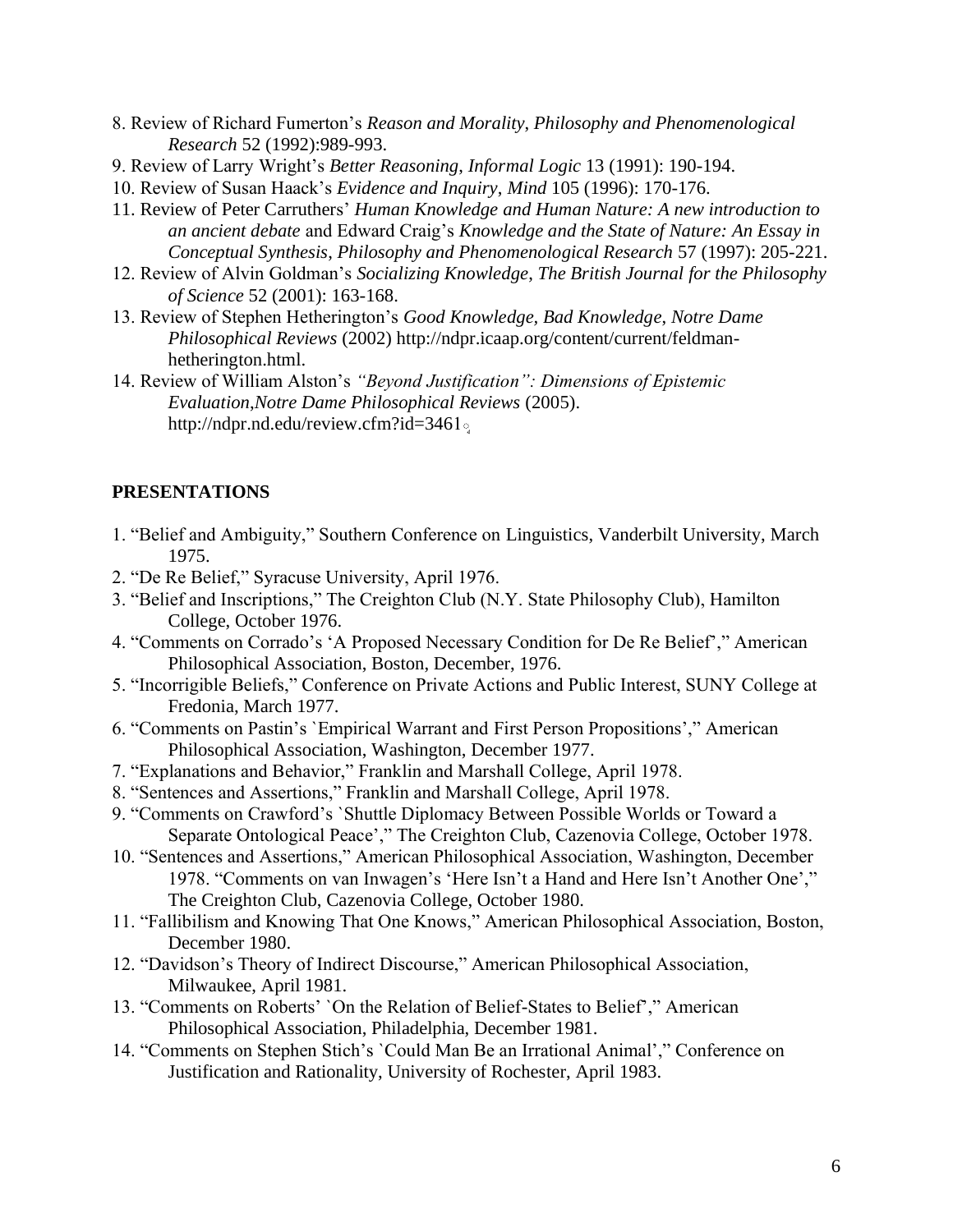- 15. "Comments on Ernest Sosa's `Classical Analysis'," Herbert Heidelberger Memorial Conference, University of Massachusetts, April 1983.
- 16. "Reliability and Justification," American Philosophical Association, Chicago, April 1983, and Creighton Club, April 1984.
- 17. "Comments on Roland Puccetti's `Animal Awareness and Self-Awareness'," Society for Philosophy and Psychology, Wellesley College, June 1983.
- 18. "Rationality and Natural Selection," American Philosophical Association, Chicago, April 1985, and Virginia Commonwealth University, April 1985.
- 19. "Comments on Stephen Schiffer's 'Compositional Semantics and Parataxis: Davidson on Meaning and Belief'," University of Rochester Conference on Intentionality, April 1986.
- 20. "Comments on Alvin Plantinga's `Chisholmian Internalism'," Conference in Honor of Roderick Chisholm's 70th Birthday, Brown University, November 1986.
- 21. "Having Evidence," NEH Summer Institute on Epistemology, Boulder, Colorado, July, 1986, and American Philosophical Association, Chicago, May, 1987.
- 22. "Epistemic Obligations", University of Miami, March 1987.
- 23. "Objective and Subjective Justification in Ethics and Epistemology," American Philosophical Association, San Francisco, March 1987.
- 24. "Comments on Rolf Eberle's "On Belief and Belief-Change," University of Rochester, May 1987.
- 25. "Rational Belief and Rational Belief Change," University of Wisconsin, Milwaukee and University of Iowa, November 1988.
- 26. "Comments on Richard Fumerton's 'Foundationalism, Regress Arguments, and the Internalism/Externalism Debate,'" American Philosophical Association, Washington, December 1988.
- 27. "Epistemology and Cognitive Science," University of Missouri, April 1989.
- 28. "Klein on Certainty and Cannonical Beliefs," University of Rochester Conference on Skepticism, May 1989.
- 29. "The Basis of Epistemic Rationality," Conference on Epistemology and Philosophy of Mind, Dubrovnik, Yugoslavia, September 1989.
- 30. "Cohen on Knowledge and Indexicality," American Philosophical Association, Los Angeles, March 1990.
- 31. "Authoritarian Epistemology," University of Rochester, March 1990 and West Virginia University, October 1993.
- 32. "Chisholm's Epistemic Principles," American Philosophical Association, New Orleans, April 1990.
- 33. "Comments on Jack Crumley's, 'Norms and Appearances,'" American Philosophical Association, San Francisco, March 1991.
- 34. "Critical Thinking, Logic, and Epistemology," Hobart and William Smith Colleges, May 1990 and SUNY, Geneseo, May 1991.
- 35. Comments on Robert Stalnaker's, "On Twin Earth," University of Rochester, May 1991.
- 36. Comments on Don Loeb's, "Consequentialism, Generality, and Moral Justiication," University of Rochester, May 1992.
- 37. "Alexander George on Realism and Anti-realism," American Philosophical Association, December 1992.
- 38. Comments on V.V. Raman's "Physics and Reality," Rochester Institute of Technology Presidential Forum, February 1993.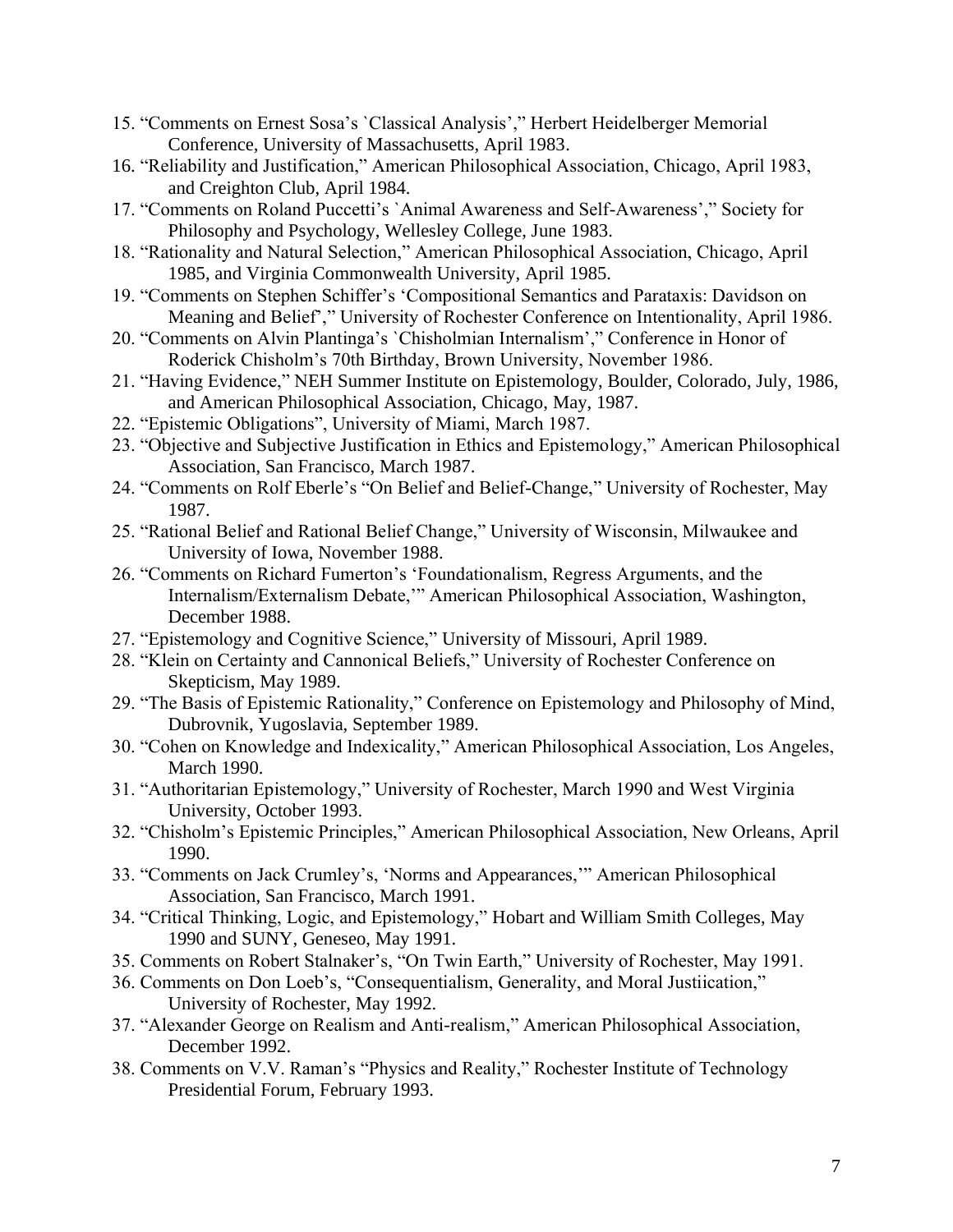- 39. "Categorizing Arguments," Association for Informal Logic and Critical Thinking, American Philosophical Association, March 1993.
- 40. "What the Hell is Relativism, Anyway?" West Virginia University, October 1993.
- 41. Participant in symposium on Roy Sorenson's *Thought Experiments*, American Philosophical Association, December 1993.
- 42. "In Defense of Closure," American Philosophical Association, April 1994.
- 43. "Comments on 'Papeir-Mache Problems in the Theory of Knowledge'," American Philosophical Association, San Francisco, April 1995.
- 44. "On the Relevance of Psychology to Epistemology," Rutgers University conference on Epistemology and Evolutionary Psychology, April 1995 and SUNY Geneseo, March 1995.
- 45. "Context, Knowledge Attributions, and Skepticism," Concordia University, September, 1995, Syracuse University, April 1996, Arizona State University, March 1997, SUNY Fredonia, March 1997, Texas A&M University, November 1997, National Taiwan University, May 1998.
- 46. "What Critical Thinking Really Is," SUNY Potsdam, November, 1995.
- 47. "Informal Logic Without Fallacies," Association for Philosophy of Education, American Philosophical Association, New York, December, 1995.
- 48. "Unifying Epistemology," panel discussion, SUNY Buffalo, September 1996.
- 49. "Plantinga, Gettier, and Warrant," University of Missouri, Columbia, October, 1996.
- 50. "Methodological Naturalism and Epistemic Justification," American Philosophical Association, Seattle, April, 1996 and Central States Philosophical Society, October 1996.
- 51. "The Generality Problem," (with Earl Conee) American Philosophical Association, Atlanta, December, 1996.
- 52. "Naturalism in Epistemology: The Connection Between Epistemology and Empirical Studies of Human Reasoning," SUNY New Paltz, April 1997, Southern Methodist University, November, 1997, Chung Cheng University, Taiwan, May 1998, Academia Sinica, Institute for European and American Studies, Taiwan, May 1998.
- 53. Comments on Bruce Russell's, "Good Arguments and Fallacies," Conference on Argumentation and Rhetoric, Ontario Society for the Study of Argumentation, Brock University, May 1997.
- 54. Comments on Sharon Ryan and Ned Markosian's "Skepticism, Naturalism, and Defeat," University of Massachusetts, October, 1997.
- 55. Comments on Ernest Sosa's "Epistemic Contextualism," Conference on Methods, The New School, New York, May, 1998.
- 56. "Empirical Evidence for Human Irrationality," Hong Kong University, May 1998.
- 57. "Epistemology, Argumentation, and Citizenship," Twentieth World Congress of Philosophy, Boston, August, 1998.
- 58. "Crawford on Ultra-Strong Internalism and the Reliabilist Insight," American Philosophical Association, Berkeley, March, 1999.
- 59. "The Ethics of Belief," Rutgers Epistemology Conference, April 1999.
- 60. "Contextualism and Skepticism," Oberlin Colloquium, April 1999.
- 61. "Comments on Kvanvig's 'Externalism and Epistemology Worth Doing,'" The Spindel Conference, University of Memphis, October, 1999.
- 62. "Internalism Defended," (with Earl Conee) The Creighton Club, October 1999.
- 63. "Sosa on Privileged Access," American Philosophical Association, Boston, December, 1999.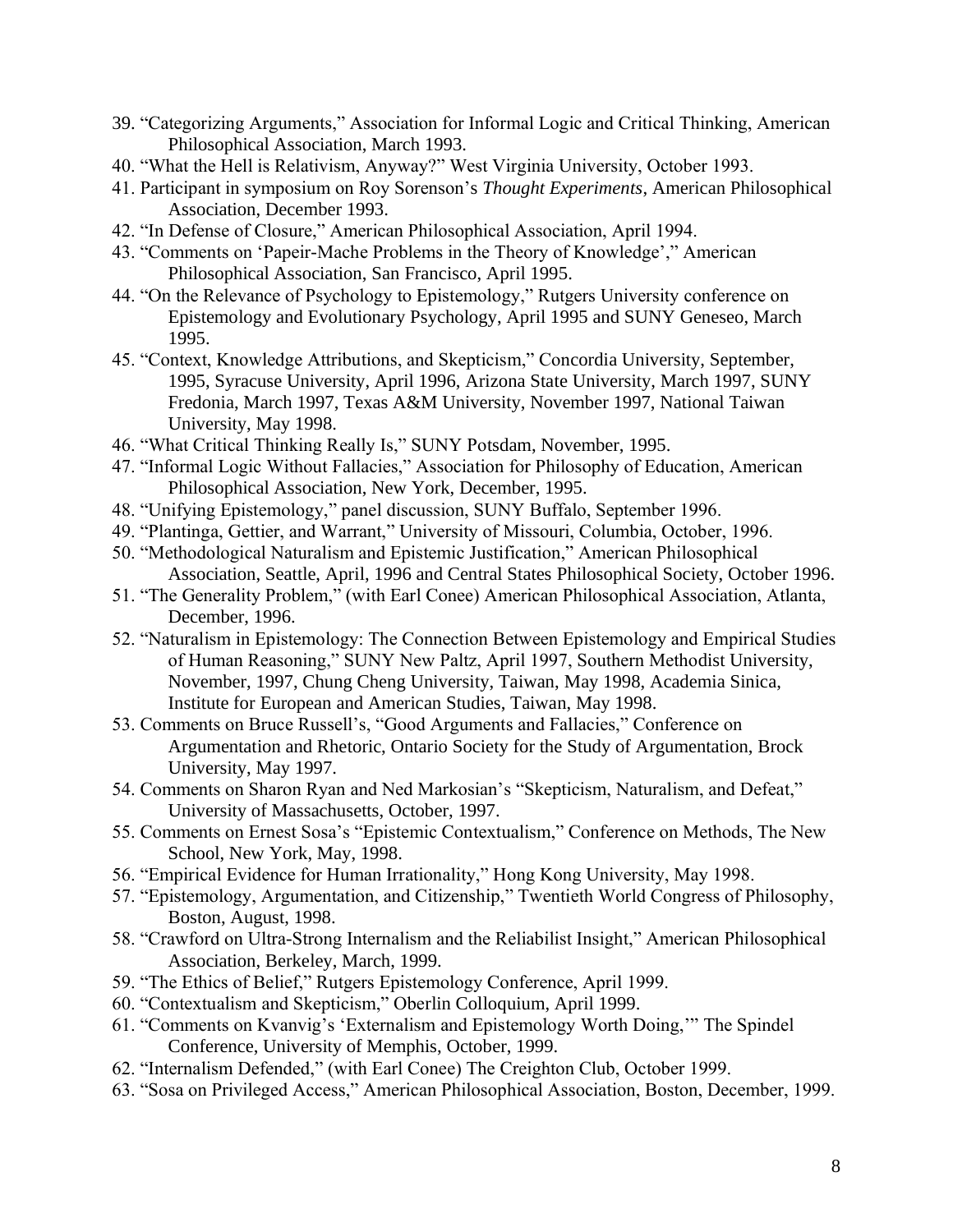- 64. "Engel on Metaepistemological Skepticism," American Philosophical Association, Albuquerque, April 2000.
- 65. "Naturalism in Epistemology: The Connections between Epistemology and Cognitive Science, Center for Cognitive Science, SUNY at Buffalo, September 2000.
- 66. "Critical Thinking in the Curriculum," Teaching Horizons Workshop, West Virginia University, October 2000.
- 67. "Comments on Kornblith's 'Chisholm and the Shaping of American Epistemology'," American Philosophical Association, New York, December 2000.
- 68. "Comments on Mele's 'Chisholm on Freedom'," American Philosophical Association, New York, December 2000.
- 69. "A Defense of Evidentialism," University of Illinois, January, 2001.
- 70. "Epistemic Responsibility and Evidentialism," SUNY Geneseo, April 2001.
- 71. "Contextualism and Freedom," Inland Northwest Philosophy Conference, April 2001; St. Cloud St. University, October 2001; Cornell University, November, 2001.
- 72. "We Are All Naturalists Now," American Philosophical Association, Minneapolis, May 2001.
- 73. "Defending the Tradition: Comments on Foley," Graduate Conference in Epistemology, University of Rochester, October 2001.
- 74. "Comments on DeRose's 'Single Scoreboard Semantics,'" UMass Conference on Contextualism in Epistemology and Beyond, October 2002.
- 75. "Adler's Evidentialism," American Philosophical Association, San Francisco, March 2003.
- 76. "Reasonable Disagreements," Ohio State University, October 2002; Washington University, November 2002; University of North Carolina at Greensboro, April 2003; University of Miami, January 2004; University of Michigan, April 2004; University of Nevada, Reno, May 2004; Inland Northwest Philosophy Conference, May 2004; SOFIA, May 2004; University of Florida, Dec. 2004.
- 77. "Comments on Williamson's 'Armchair Philosophy, Metaphysical Modality and Counterfactual Thinking'", Univ. of Rochester, Sept. 2004.
- 78. "Exclusivism, Evidentialism, and Disagreement," American Philosophical Association, Dec. 2004.
- 79. "The Virtues of Evidentialism," (with Earl Conee), American Philosophical Association, April, 2005.
- 80. "Epistemological Puzzles About Disagreement," SUNY Fredonia, Dec. 2005; Stirling University, May 2006; Oxford University, May 2006.
- 81. "Clifford's Principle and James's Options," McMaster University, March 2006.
- 82. "What is the Internalism/Externalism Debate About?", University of Wisconsin, May 2008.
- 83. "Disagreements and Higher Order Evidence,", University of Calgary, October 2007, University of Arkansas, April 2009.
- 84. "Doxastic Voluntarism and Compatibilism," University of Geneva, June 2009.
- 85. "Evidentialism, Higher-Order Evidence, and Disagreements," Episteme Conference, Northwestern University, June 2009, University of Copenhagen, August 2009, Vrije Universiteit Amsterdam, August 2009, Marist College, February 2010.
- 86. "Evidence and Proper Function," St. Thomas Summer Institute, June 2010.
- 87. "Progress in Philosophy," Harvard University, September 2011.
- 88. "Comments on Huemer's 'The Failure of Analysis and the Nature of Concepts," Univewristy of Rochester, October 2012.